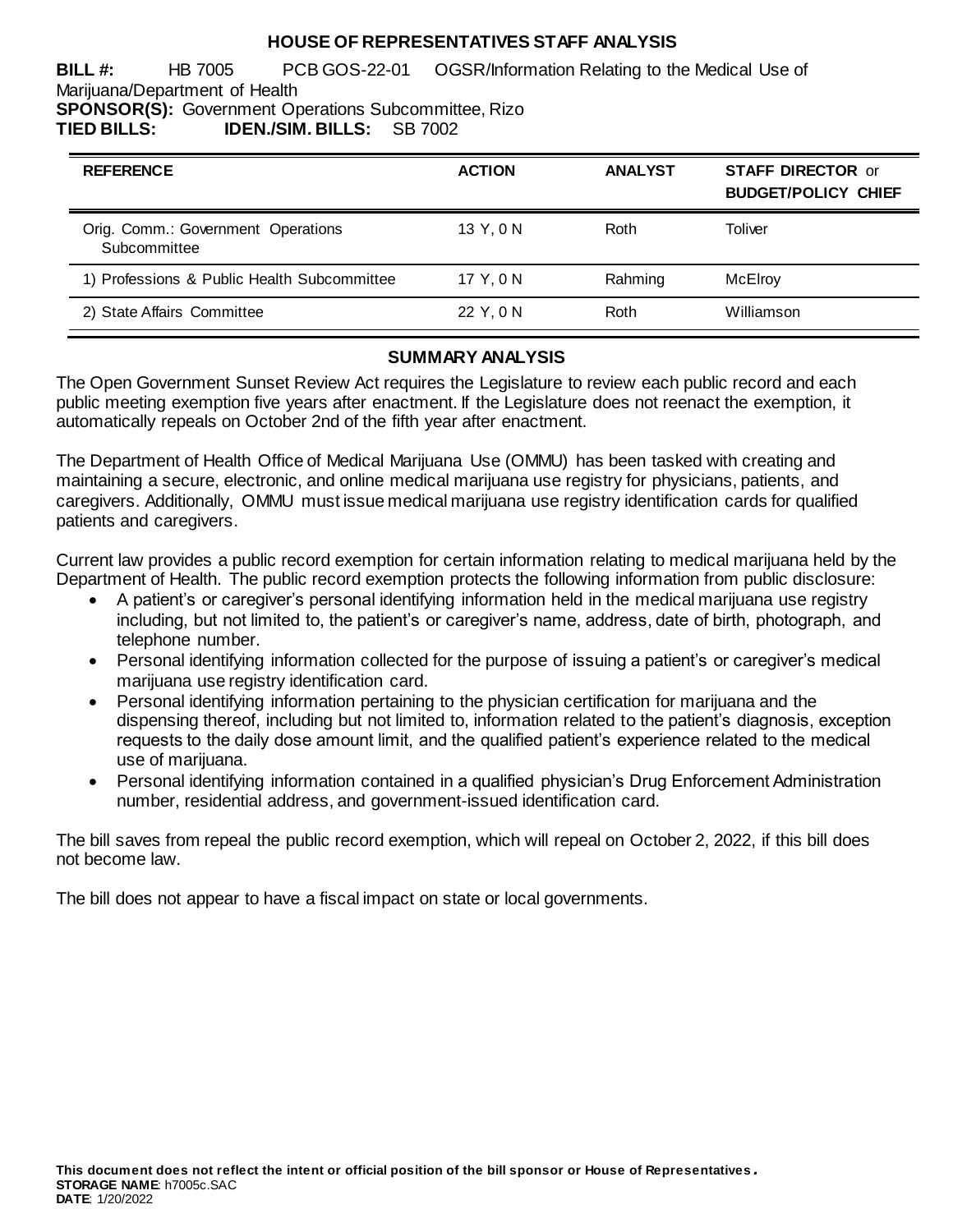#### **FULL ANALYSIS**

## **I. SUBSTANTIVE ANALYSIS**

## A. EFFECT OF PROPOSED CHANGES:

## **Background**

#### Open Government Sunset Review Act

The Open Government Sunset Review Act (Act)<sup>1</sup> sets forth a legislative review process for newly created or substantially amended public record or public meeting exemptions. It requires an automatic repeal of the exemption on October 2nd of the fifth year after creation or substantial amendment, unless the Legislature reenacts the exemption.<sup>2</sup>

The Act provides that a public record or public meeting exemption may be created or maintained only if it serves an identifiable public purpose. In addition, it may be no broader than is necessary to meet one of the following purposes:

- Allow the state or its political subdivisions to effectively and efficiently administer a governmental program, which administration would be significantly impaired without the exemption.
- Protect sensitive personal information that, if released, would be defamatory or would jeopardize an individual's safety; however, only the identity of an individual may be exempted under this provision.
- Protect trade or business secrets. $3$

If, and only if, in reenacting an exemption that will repeal, the exemption is expanded (essentially creating a new exemption), then a public necessity statement and a two-thirds vote for passage are required.<sup>4</sup> If the exemption is reenacted with grammatical or stylistic changes that do not expand the exemption, if the exemption is narrowed, or if an exception to the exemption is created then a public necessity statement and a two-thirds vote for passage are not required.

#### Department of Health (DOH)

The purpose of DOH is to protect and promote the health of all residents and visitors in Florida.<sup>5</sup> Under current law, DOH must:

- Identify, diagnose, and conduct surveillance of diseases and health conditions in the state and accumulate the health statistics necessary to establish trends.
- Implement interventions that prevent or limit the impact or spread of diseases and health conditions.
- Collect, manage, and analyze vital statistics and other health data to inform the public and formulate public health policy and planning.
- Maintain and coordinate preparedness for and responses to public health emergencies in the state.
- Provide or ensure the provision of quality health care and related services to identified populations in the state.
- Regulate environmental activities that have a direct impact on public health in the state.
- Regulate health practitioners for the preservation of the health, safety, and welfare of the public. <sup>6</sup>

#### Office of Medical Marijuana Use

The Department of Health Office of Medical Marijuana Use (OMMU) is responsible for the statewide implementation and oversight of medical marijuana. This includes the development and implementation

j

<sup>&</sup>lt;sup>1</sup> Section 119.15, F.S.

<sup>2</sup> Section 119.15(3), F.S.

 $3$  Section 119.15(6)(b), F.S.

<sup>4</sup> Art. I, s. 24(c), Fla. Const.

<sup>5</sup> Section 20.43(1), F.S.

 $6$  Section 20.43(1)(a)-(g), F.S.

**STORAGE NAME**: h7005c.SAC **PAGE: 2**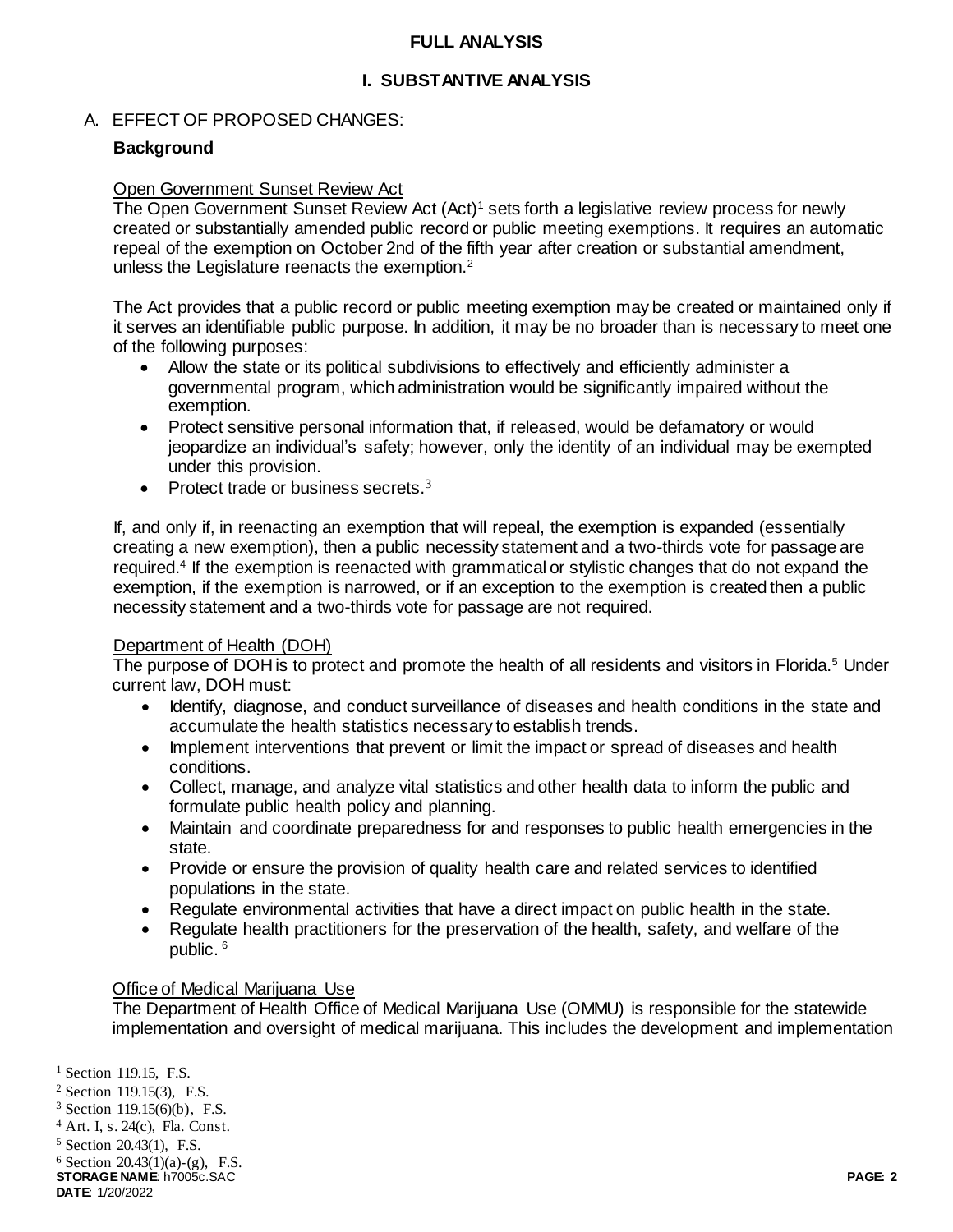of DOH's rules for medical marijuana, oversight of the database of ordering physicians and qualified patients (Medical Marijuana Use Registry), patient and caregiver identification cards and licensure of businesses authorized to provide low-THC cannabis and medical marijuana to qualified patients.

#### Medical Marijuana Use Registry

OMMU has been tasked with creating and maintaining a secure, electronic, and online medical marijuana use registry for physicians, patients, and caregivers. <sup>7</sup> The medical marijuana use registry must be accessible to law enforcement agencies, qualified physicians, and medical marijuana treatment centers (MMTC) to verify the authorization of a qualified patient<sup>8</sup> or a caregiver<sup>9</sup> to possess marijuana or a marijuana delivery device and to record the marijuana or marijuana delivery device dispensed.<sup>10</sup> The medical marijuana use registry must also be accessible to practitioners licensed to prescribe prescription drugs to ensure proper care for patients before medications that may interact with the medical use of marijuana are prescribed.<sup>11</sup> OMMU must determine whether an individual is a resident of Florida for the purpose of registration of qualified patients and caregivers in the medical marijuana use registry.<sup>12</sup>

OMMU may suspend or revoke the registration of a qualified patient or caregiver if the qualified patient or caregiver:

- Provides misleading, incorrect, false, or fraudulent information to OMMU;
- Obtains a supply of marijuana in an amount greater than the amount authorized by the physician certification;
- Falsifies, alters, or otherwise modifies an identification card;
- Fails to timely notify OMMU of any changes to his or her qualified patient status; or
- Violates the requirements of Florida statute or rule regarding the use of medical marijuana.<sup>13</sup>

#### Additionally, OMMU:

- Must immediately suspend the registration of a qualified patient or caregiver charged with a violation of the Florida Comprehensive Drug Abuse Prevention and Control Act<sup>14</sup> until final disposition of any alleged offense.<sup>15</sup>
- May revoke the registration of a qualified patient or caregiver who cultivates marijuana or who acquires, possesses, or delivers marijuana from any person or entity other than a MMTC.<sup>16</sup>
- Must revoke the registration of a qualified patient, and the patient's associated caregiver, upon notification that the patient no longer meets the criteria of a qualified patient.<sup>17</sup>

#### Use Registry Identification Cards

OMMU must issue medical marijuana use registry identification cards for qualified patients and caregivers who are residents of Florida. Identification cards must be renewed annually and must include, at a minimum:

- The name, address, and date of birth of the qualified patient or caregiver.
- A full-face, passport-type, color photograph of the qualified patient or caregiver.
- Identification as a qualified patient or a caregiver.
- The unique numeric identifier used for the qualified patient in the medical marijuana use registry.

<sup>10</sup> Section 381.986(5)(a), F.S.

 $\overline{a}$ 

 $7$  Section 381.986(5)(a), F.S.

<sup>&</sup>lt;sup>8</sup> The term "qualified patient" means a resident of this state who has been added to the medical marijuana use registry by a qualified physician to receive marijuana or a marijuana delivery device for a medical use and who has a qualified patient identificatio n card. Section 381.986(1)(1), F.S.

<sup>9</sup> The term "caregiver" means a resident of this state who has agreed to assist with a qualified patient's medical use of marijuana, has a caregiver identification card, and meets the requirements of s. 381.986(6), F.S. Section 381.986(1)(a), F.S.

<sup>11</sup> *Id.*

<sup>12</sup> Section 381.986(5)(b), F.S.

<sup>13</sup> Section 381.986(5)(c), F.S.

<sup>14</sup> Chapter 893, F.S.

<sup>15</sup> Section 381.986(5)(d)-(e), F.S.

<sup>16</sup> Section 381.986(5)(f), F.S.

<sup>17</sup> Section 381.986(5)(g), F.S.

**STORAGE NAME**: h7005c.SAC **PAGE: 3 DATE**: 1/20/2022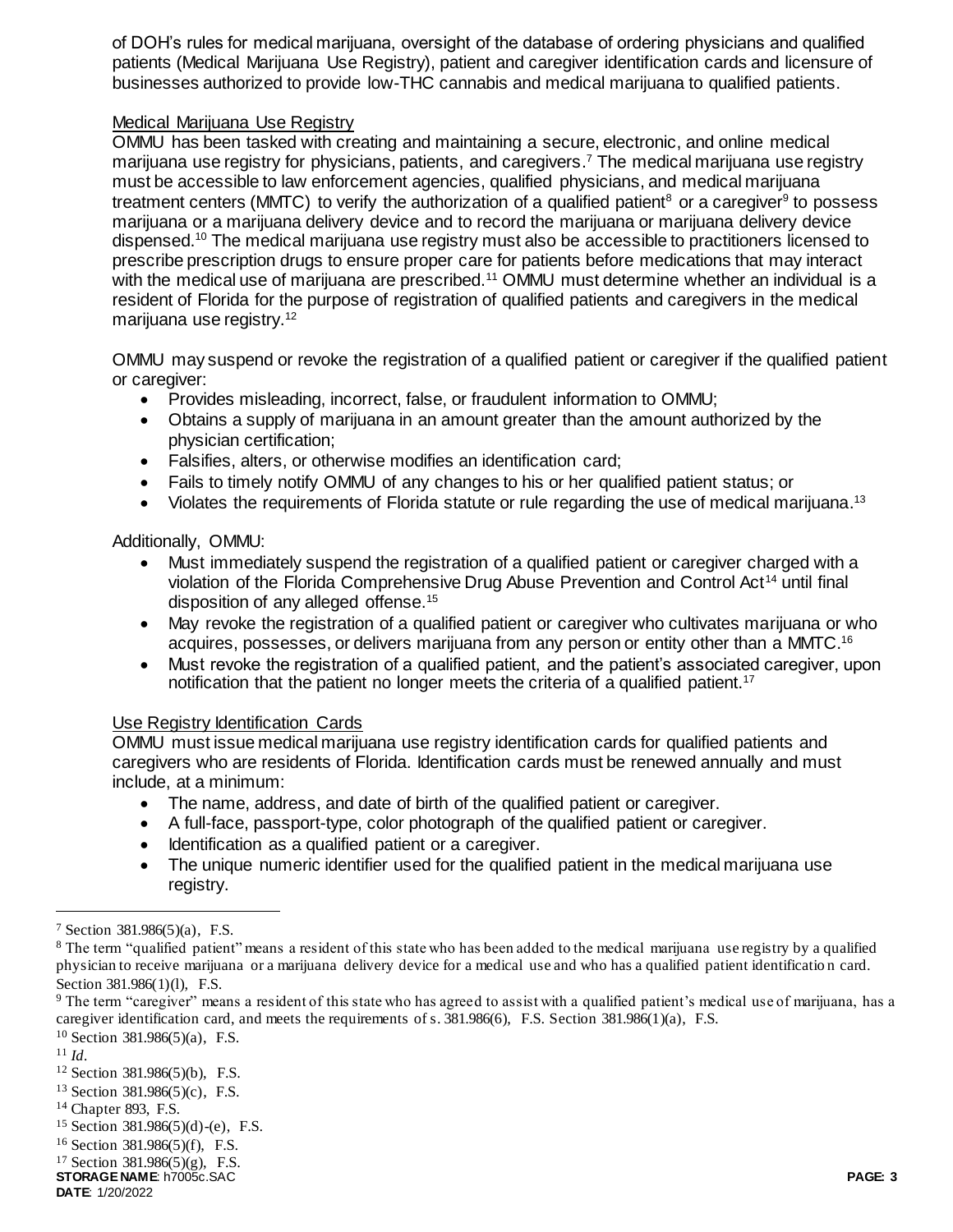- For a caregiver, the name and unique numeric identifier of the caregiver and the qualified patient or patients that the caregiver is assisting.
- The expiration date of the identification card.<sup>18</sup>

Applications for identification cards must be submitted on a form prescribed by OMMU, and OMMU may charge a reasonable fee associated with the issuance, replacement, and renewal of identification cards.<sup>19</sup> A qualified patient or caregiver must return his or her identification card to OMMU within five business days after revocation.<sup>20</sup>

# Physician Certification

A qualified physician<sup>21</sup> may issue a physician certification only if the qualified physician:

- Conducted a physical examination while physically present in the same room as the patient and a full assessment of the medical history of the patient.
- $\bullet$  Diagnosed the patient with at least one qualifying medical condition.<sup>22</sup>
- Determined that the medical use of marijuana would likely outweigh the potential health risks for the patient.
- Determined whether the patient is pregnant.
- Reviewed the patient's controlled drug prescription history in the prescription drug monitoring program database.<sup>23</sup>
- Reviewed the medical marijuana use registry and confirmed that the patient does not have an active physician certification from another qualified physician.
- Registered as the issuer of the physician certification for the named qualified patient on the medical marijuana use registry in an electronic manner.
- Obtains the voluntary and informed written consent of the patient for medical use of marijuana each time the qualified physician issues a physician certification for the patient. $24$

# Public Record Exemption under Review

In 2017, the Legislature expanded a public record exemption that protected certain personal identifying information relating to medical marijuana held by DOH. The information is confidential and exempt<sup>25</sup> from public disclosure. The public record exemption protects the following information from disclosure:

- A patient's or caregiver's personal identifying information held in the medical marijuana use registry including, but not limited to, the patient's or caregiver's name, address, date of birth, photograph, and telephone number.
- Personal identifying information collected for the purpose of issuing a patient's or caregiver's medical marijuana use registry identification card.
- Personal identifying information pertaining to the physician certification for marijuana and the dispensing thereof, including but not limited to, information related to the patient's diagnosis, exception requests to the daily dose amount limit, and the qualified patient's experience related to the medical use of marijuana.
- A qualified physician's Drug Enforcement Administration number, residential address, and government-issued identification card.

 $\overline{a}$ 

<sup>24</sup> Section 381.986(4)(a), F.S.

**STORAGE NAME**: h7005c.SAC **PAGE: 4** <sup>25</sup> There is a difference between records the Legislature designates exempt from public record requirements and those the Legislature deems confidential and exempt. A record classified as exempt from public disclosure may be disclosed under certain circumsta nces. *See WFTV, Inc. v. Sch. Bd. of Seminole*, 874 So.2d 48, 53 (Fla. 5th DCA 2004), *review denied* 892 So.2d 1015 (Fla. 2004); *City of Riviera Beach v. Barfield*, 642 So.2d 1135 (Fla. 4th DCA 1994); *Williams v. City of Minneola*, 575 So.2d 683, 687 (Fla. 5th DCA 1991). If the Legislature designates a record as confidential and exempt from public disclosure, such record may not be relea sed, by the custodian of public records, to anyone other than the persons or entities specifically designated in statute. *See* Attorney General Opinion 85-62 (Aug. 1, 1985).

<sup>18</sup> Section 381.986(7)(a)1.-6., F.S.

<sup>19</sup> Section 381.986(7)(d), F.S.

<sup>&</sup>lt;sup>20</sup> Section 381.986(7)(e), F.S.

 $21$  The term "qualified physician" means a person who holds an active, unrestricted license as an allopathic physician under chap ter 458, F.S., or as an osteopathic physician under chapter 459, F.S., and is in compliance with the physician education requirements of s. 381.986(3), F.S. Section 381.986(1)(m), F.S.

 $22$  A list of qualifying medical conditions is found in s. 381.986(2), F.S.

<sup>&</sup>lt;sup>23</sup> The prescription drug monitoring program database was established pursuant to s. 893.055, F.S.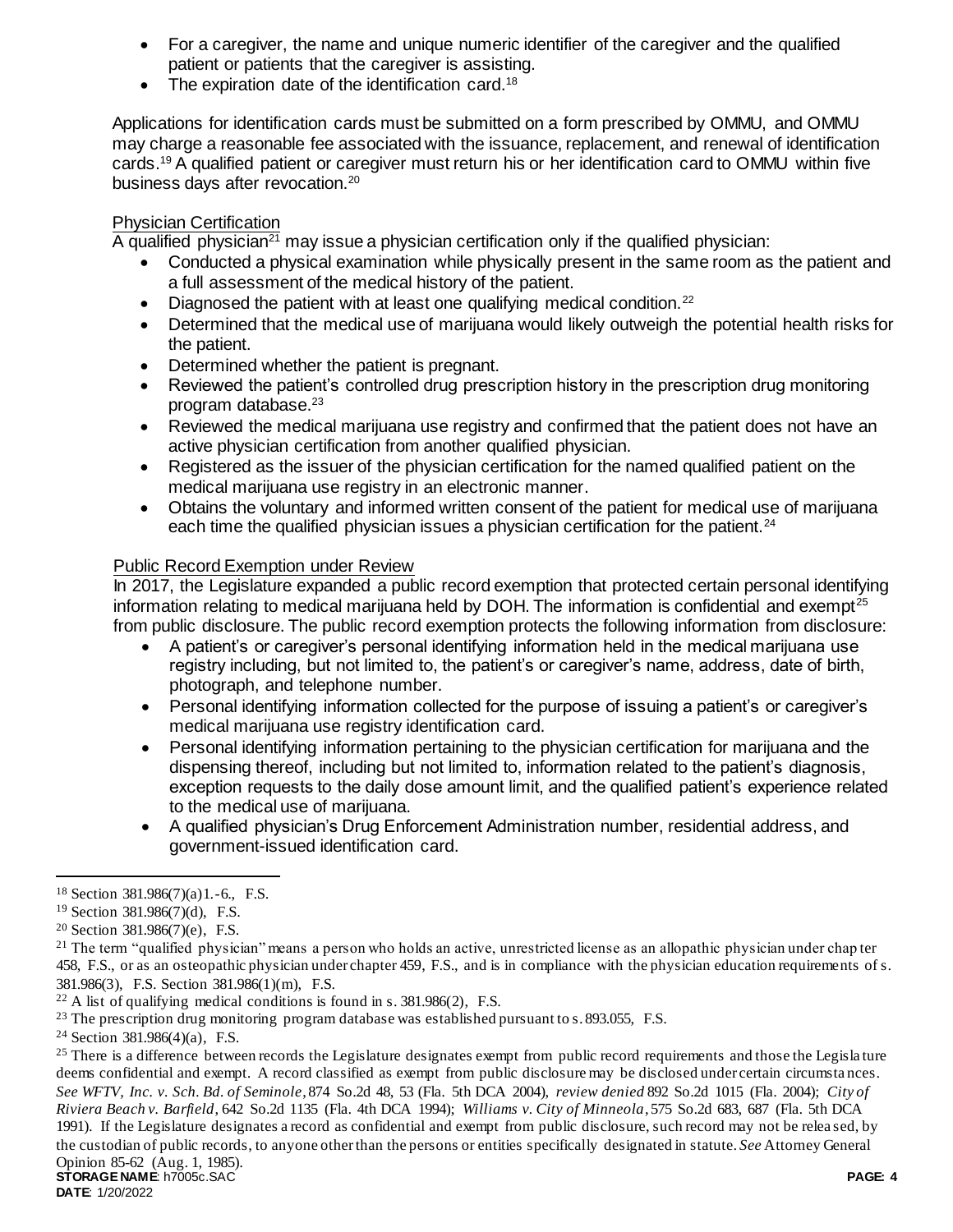DOH must allow the following entities to access the confidential and exempt information in the medical marijuana use registry: 26

- A law enforcement agency that is investigating a violation of law regarding marijuana in which the subject of the investigation claims an exception.<sup>27</sup>
- A MMTC approved by DOH, which is attempting to verify the authenticity of a physician certification for marijuana, including whether the certification had been previously filled and whether the certification was issued for the person attempting to have it filled.<sup>28</sup>
- A physician who has issued a certification for marijuana for the purpose of monitoring the patient's use of such marijuana or for the purpose of determining, before issuing a certification for marijuana, whether another physician has issued a certification for the patient's use of marijuana.<sup>29</sup>
- A practitioner licensed to prescribe prescription medications to ensure proper care of a patient before prescribing medication to that patient which may interact with marijuana.
- An employee of DOH for the purposes of maintaining the registry and periodic reporting or disclosure of information that has been redacted to exclude personal identifying information.
- An employee of DOH for the purposes of reviewing physician registration and the issuance of physician certifications to monitor practices that could facilitate unlawful diversion or the misuse of marijuana or a marijuana delivery device.
- The DOH's relevant health care regulatory boards responsible for the licensure, regulation, or discipline of a physician if he or she is involved in a specific investigation of a violation of medical use of marijuana. 30
- The Consortium for Medical Marijuana Clinical Outcomes Research.<sup>31</sup>
- A person engaged in bona fide research. $32$

DOH must also allow access to the confidential and exempt information pertaining to the physician certification for marijuana and the dispensing thereof, whether in the registry or otherwise held by DOH, to a DOH employee for the purpose of approving or disapproving a request for an exception to the daily dose amount limit for a qualified patient, and to the Consortium for Medical Marijuana Clinical Outcomes Research for the purpose of conducting research regarding the medical use of marijuana.<sup>33</sup>

All confidential and exempt information released by DOH remains confidential and exempt, and a person who receives access to such information must maintain the confidential and exempt status of the information received.<sup>34</sup> A person who willfully and knowingly violates the public records exemption commits a felony of the third degree. 35

The 2017 public necessity statement<sup>36</sup> for the exemption states the following:

 $\overline{a}$ 

- <sup>32</sup> In order to engage in bona fide research, the person must agree:
	- To submit a research plan to DOH which specifies the exact nature of the information requested and the intended use of the information;
	- To maintain the confidentiality of the records or information if personal identifying information is made available to the researcher;
	- To destroy any confidential and exempt records or information obtained after the res earch is concluded; and

<sup>33</sup> Section 381.987(3), F.S.

<sup>26</sup> Section 381.987(2), F.S.

 $27$  A law enforcement agency cannot access information related to a patient's diagnosis.

<sup>28</sup> A MMTC cannot access information related to a patient's diagnosis.

<sup>&</sup>lt;sup>29</sup> The physician may access the confidential and exempt information only for the patient for whom he or she has issued a certification or is determining whether to issue a certification for the use of marijuana.

<sup>30</sup> *See* s. 381.986, F.S.

<sup>31</sup> The Consortium for Medical Marijuana Clinical Outcomes Research is established in s. 1004.4351(4), F.S.

Not to contact, directly or indirectly, for any purpose, a patient or physician whose information is in the registry.

<sup>34</sup> Section 381.987(4), F.S.

<sup>35</sup> Section 381.987(5), F.S. A third-degree felony is punishable by up to 5 years imprisonment or a fine up to \$5,000.

 $36$  Art. I, s. 24(c), Fla. Const., requires each public record exemption "state with specificity the public necessity justifying the exemption."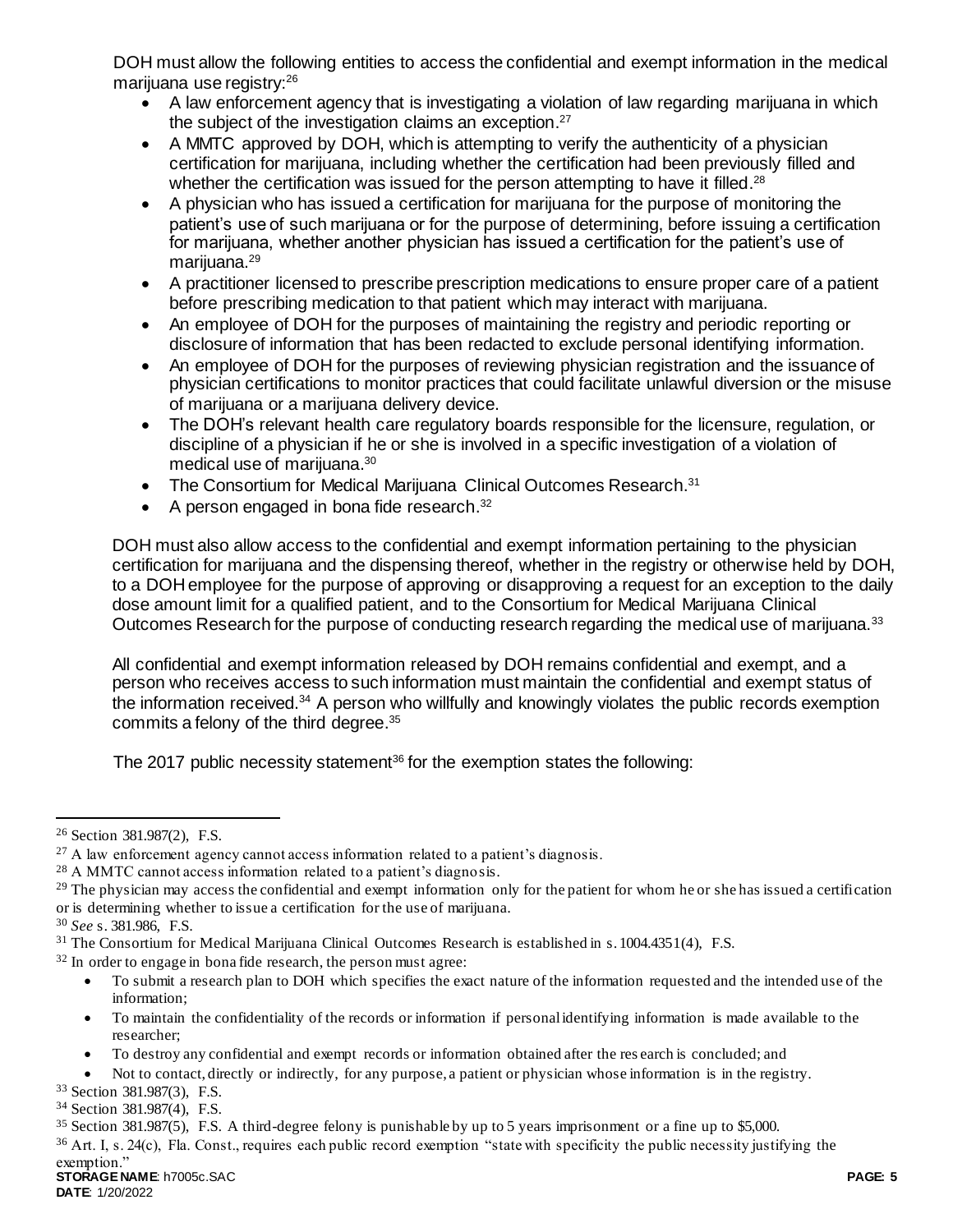The choice made by a physician to certify, and by his or her patient to use, marijuana to treat the patient's medical condition or symptoms and the choice made by a caregiver to assist a qualifying patient with the medical use of marijuana is a personal and private matter between such parties. The availability of such information could make the public aware of both the patient's use of marijuana and the patient's diseases or other medical conditions for which the patient is using marijuana. The knowledge of the patient's use of marijuana, the knowledge that the physician certified the use of marijuana, the knowledge of the patient's diseases or other medical conditions, and the knowledge that a caregiver is assisting a patient with the medical use of marijuana could be used to embarrass, humiliate, harass, or discriminate against the patient, the caregiver, or the physician. This information could be used as a discriminatory tool by an employer who disapproves of the patient's use of marijuana, the caregiver's assistance in the use of marijuana, or the physician certification of such use.<sup>37</sup>

Pursuant to the Open Government Sunset Review Act, the exemption will repeal on October 2, 2022, unless saved from repeal by the Legislature.<sup>38</sup>

During the 2021 interim, subcommittee staff<sup>39</sup> met with staff from DOH. DOH staff stated they had not had any issues interpreting or applying the exemption and that they were unaware of the existence of any complaints concerning the exemption. Further, DOH staff stated there had been no legal challenges concerning the exemption. Between January 1, 2018, and August 31, 2021, the OMMU staff received approximately 644 requests for the confidential and exempt information contained in the medical marijuana use registry. This total consists of approximately 71 subpoenas for patient medical records and 573 requests for customized medical marijuana use registry data. As such, DOH staff recommended that the exemption be reenacted as is.

## **Effect of the Bill**

The bill removes the scheduled repeal date of the public record exemption for certain personal identifying information of patients, caregivers, and qualified physicians relating to medical marijuana held by DOH, thereby reenacting the public record exemption. The bill also makes non-substantive technical changes to the statute and removes language permitting DOH to protect additional records at its discretion.

## B. SECTION DIRECTORY:

**Section 1:** Amends s. 381.987, F.S., to save from repeal the public record exemption for personal identifying information relating to medical marijuana held by DOH.

**Section 2:** Provides an effective date of October 1, 2022.

## **II. FISCAL ANALYSIS & ECONOMIC IMPACT STATEMENT**

#### A. FISCAL IMPACT ON STATE GOVERNMENT:

1. Revenues:

None.

2. Expenditures:

None.

## B. FISCAL IMPACT ON LOCAL GOVERNMENTS:

 $\overline{a}$ <sup>37</sup> Chapter 2017-231, L.O.F.

<sup>38</sup> Section 381.987(6), F.S.

**STORAGE NAME**: h7005c.SAC **PAGE: 6** <sup>39</sup> Government Operations Subcommittee, Florida House of Representatives.